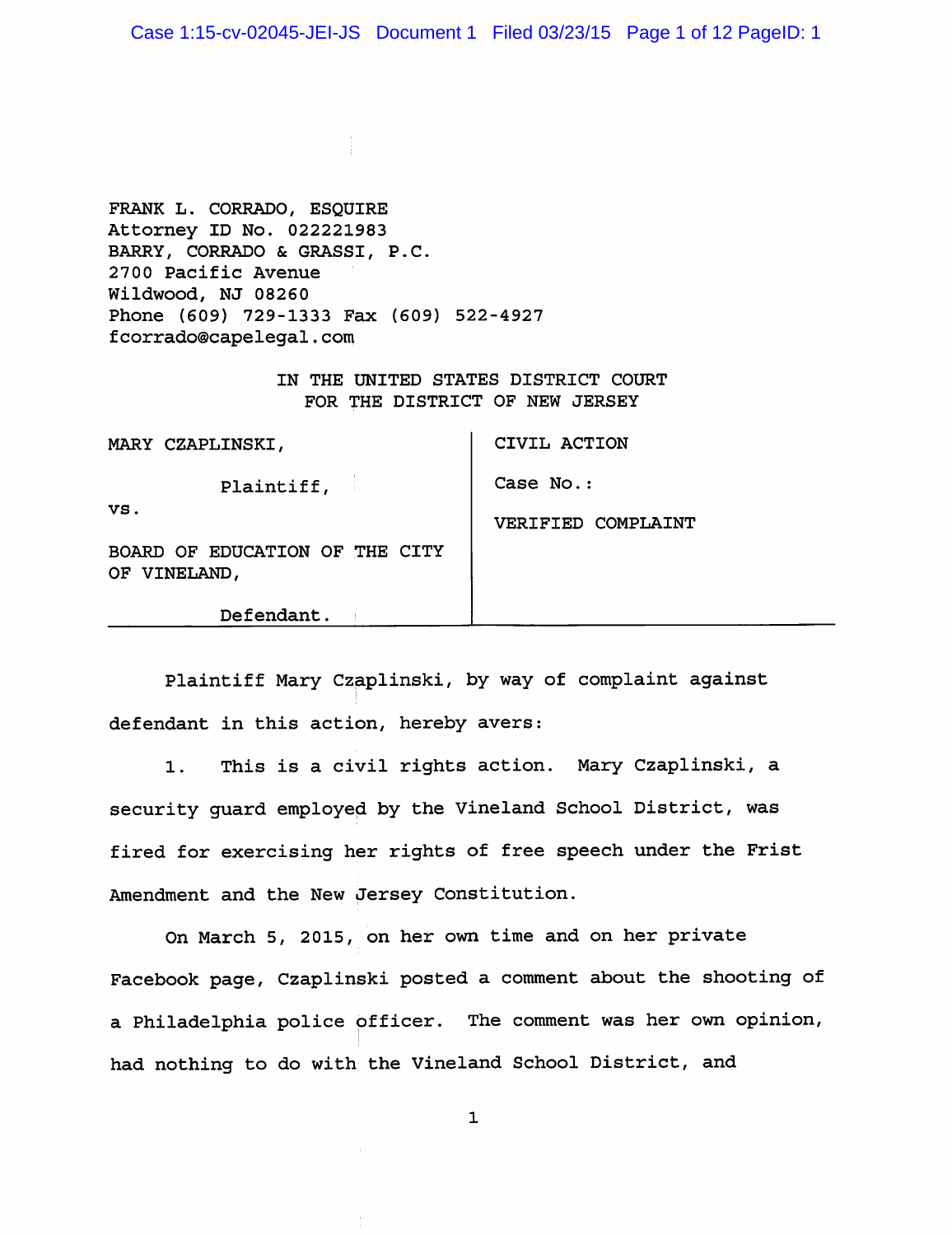### Case 1:15-cv-02045-JEI-JS Document 1 Filed 03/23/15 Page 2 of 12 PageID: 2

contained no information identifying her as <sup>a</sup> Vineland school employee. The comment had no effect on the Vineland schools or on Czaplinski's ability to do her job.

An anonymous email alerted the school district to Czaplinski's post. The district immediately suspended her and on March 13, one day after <sup>a</sup> procedurally flawed Civil Service hearing, terminated her effective March 27, 2015. The district claimed Czaplinski's Facebook post constituted ''conduct unbecoming <sup>a</sup> public employee" and ''sufficient cause" but offered no other explanation for its action.

Czaplinski's firing was therefore <sup>a</sup> direct result of her protected speech. The school district cannot offer any legitimate justification for it. The firing therefore violated Czaplinski's constitutional rights.

### I. PARTIES

2. Mary Czaplinski is an adult individual, living in Vineland, New Jersey. Before she was fired, Czaplinski was a security guard for the Vineland School District for 12 years. At the time she was fired, Czaplinski worked at Vineland High School - North.

3. The Board of Education of the City of Vineland is <sup>a</sup> corporate governmental entity, with offices located at 625 Plum Street, Vineland, New Jersey. Pursuant to N.J.S.A. 18A:13-1 et

 $\overline{2}$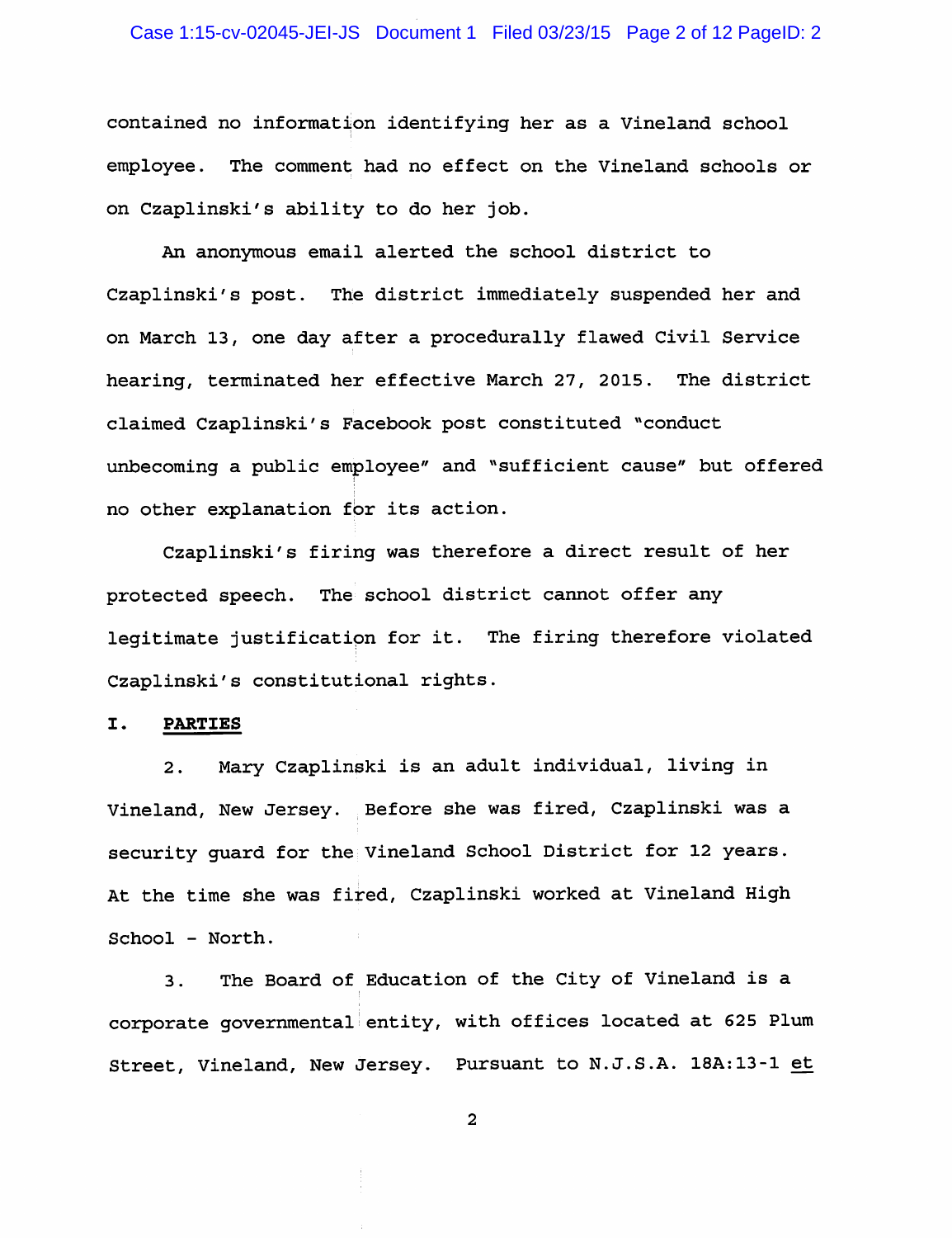seq., it is the entity responsible for the operation and administration of the schools in the Vineland School District, including Vineland High School - North. Throughout this complaint, the board is also referred to as the "Vineland School District" or "the district."

#### II. JURISDICTION

4. This is <sup>a</sup> civil rights action for deprivation of constitutional rights under color of state law, brought pursuant to 42 U.S.C. §1983, together with pendent state claims.

5. The Court has jurisdiction over Czaplinski's federal claims pursuant to 28 U.S.C. §1331, as an action arising under the Constitution of the United States; under 28 U.S.C. §1343(a)(3), to redress the deprivation, under color of state law, of rights secured by the Constitution; and over her pendant state claims under 28 U.S.C. §1367.

4. The Court has the authority to grant declaratory and injunctive relief pursuant to the Declaratory Judgment Act, <sup>28</sup> U.S.C. §2001 et seq.

5. The Court has authority to award costs and attorney's fees on Czaplinski's federal claims pursuant to 42 U.S.C. §1988, and on her state law claims pursuant to  $N.J.S.A. 10:6-2(f).$ 

6. Venue is properly laid in the District of New Jersey pursuant to <sup>28</sup> U.S.C. §1391(b), because all defendants reside in

 $\overline{3}$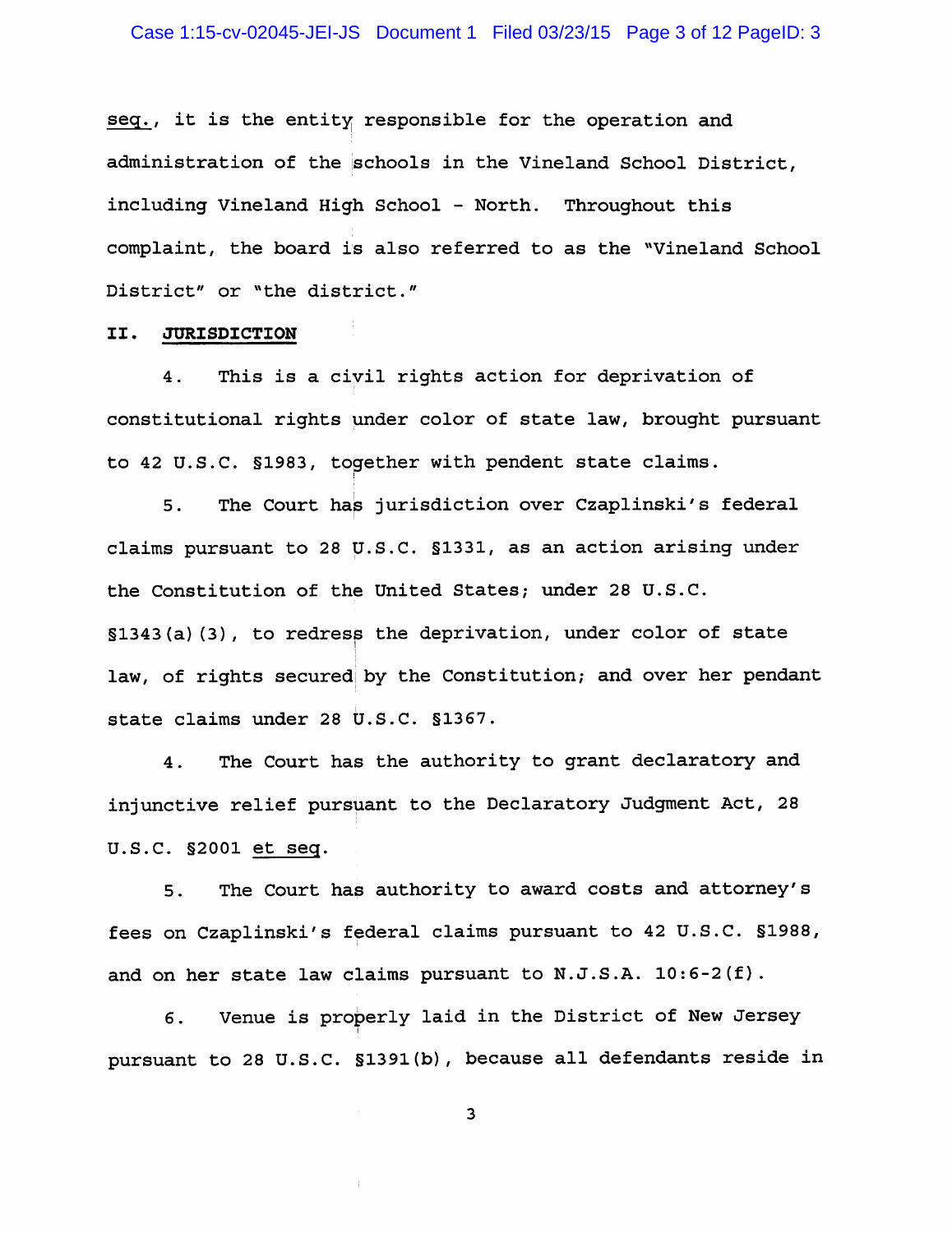### Case 1:15-cv-02045-JEI-JS Document 1 Filed 03/23/15 Page 4 of 12 PageID: 4

this district, and the events giving rise to this claim occurred in this district.

#### III. SUBSTANTIVE ALLEGATIONS

7. Czaplinski maintains <sup>a</sup> Facebook page. The page is private; only those persons whom Czaplinski admits may access it. The page identifies Czaplinski as <sup>a</sup> Vineland School District employee but does not mention her position as <sup>a</sup> security guard.

8. On Thursday, March 5, 2015, Robert Wilson, a Philadelphia police officer, was shot and killed when he attempted to thwart <sup>a</sup> robbery at <sup>a</sup> video game store. Both Wilson and his assailants were black.

9. Czaplinski saw the item on the news. At 6:34 p.m. on March 5, she posted the following comment on her Facebook page: "Praying hard for the Philly cop shot today by another black thug ... may [be] all white people should start riots and protests and scare the hell out of them."

10. Czaplinski made her post at night, on her own time, as an expression of her opinion as an individual and citizen. The post did not mention her position with the school district. The post was meant as her comment on a significant public issue, and expressed her frustration at the racial polarization that has characterized the current national debate over police conduct.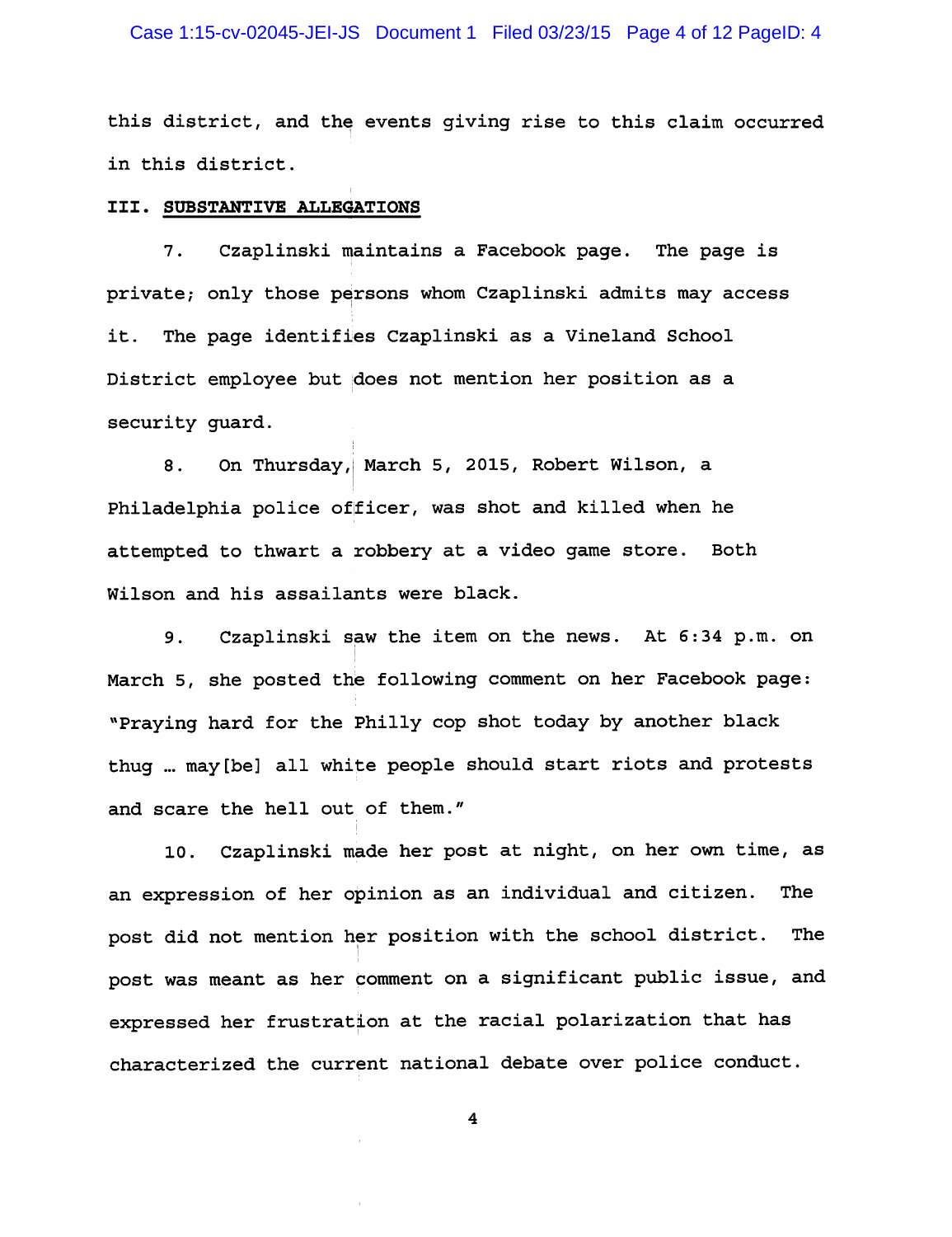11. At 7:28 p.m. on Friday, March 6, 2015, someone calling himself "Save VBOE" sent an anonymous email to Mary Gruccio, the district's superintendent, and Joseph Rossi, its executive director of personnel. The specific email address was diversitymattersvboe@qmail.com. The email included <sup>a</sup> copy of Czaplinski's post and said; "What type of employes [sic] do you have posting 'black thugs' comments? Employing racist security guards is trouble. Diversity matters regardless of race. Very troubling."

12. Snow closed the Vineland schools on March <sup>5</sup> and 6. Over the weekend, a colleague and Czaplinski's supervisor phoned her and told her that Rossi, the district's personnel director, had placed her on administrative leave and that she was not to report to work until further notice. They told her the cause was "something to do with social media," but had no further details.

13. Czaplinski emailed Rossi and asked for details. At 10:09 a.m. on Monday, March 9, Rossi emailed Czaplinski as follows:

Mrs. Czaplinski:

If you're willing to waive the five-day Civil Service Hearing notice provision, we can schedule your hearing for 9:30 a.m. on Thursday March 12, in the personnel office.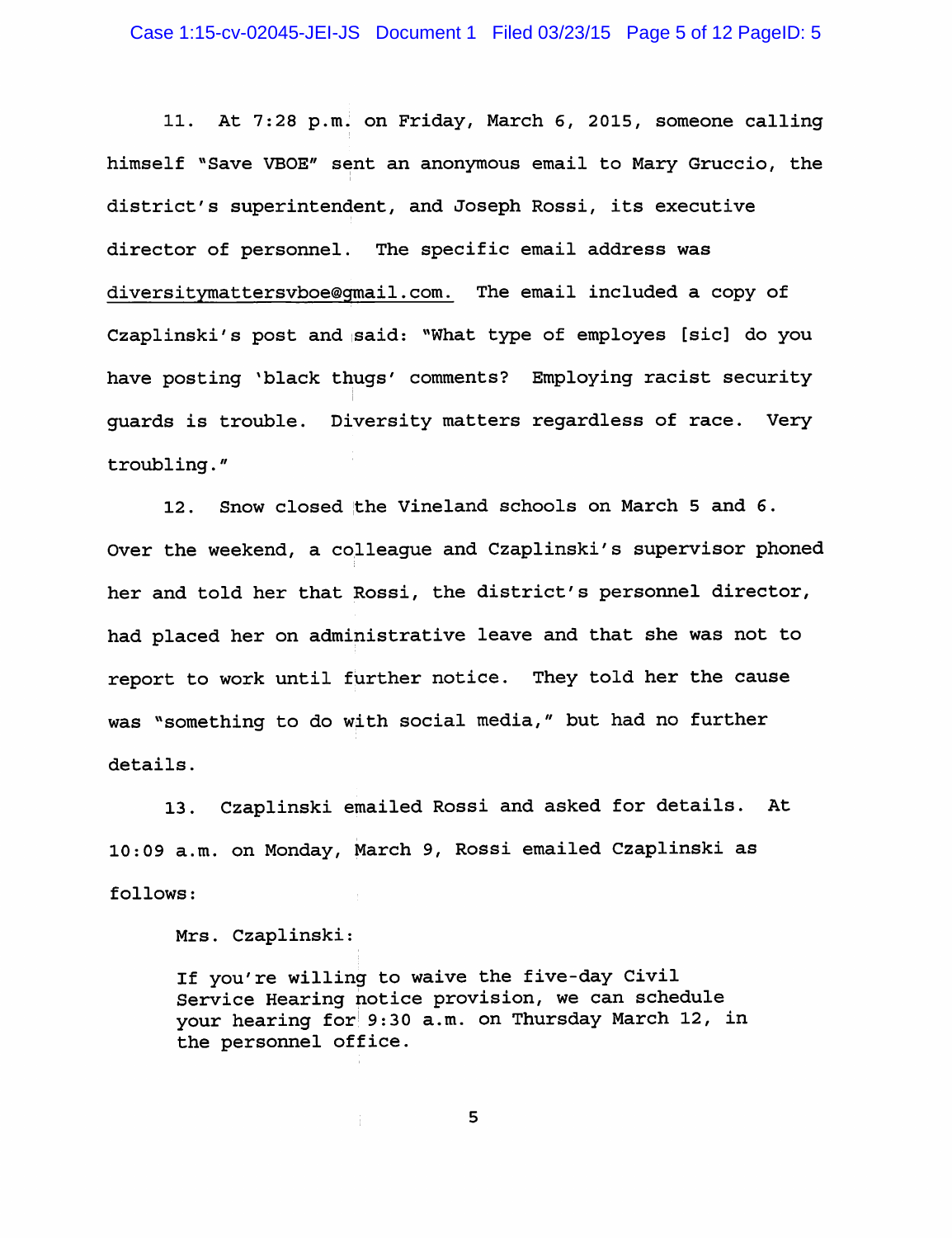The charges are "Conduct Unbecoming a Public Employee" and "Other Sufficient Causes."

The matter involves <sup>a</sup> social media posting.

Please let me know if you are willing to have the hearing this Thursday.

14. Czaplinski, still unsure what the matter was about was about and unaware that the district was contemplating firing her, agreed to the expedited hearing. As <sup>a</sup> result, Rossi's email was the only notice she received. The district's preliminary notice of discipline, mailed March 10, did not reach Czaplinski until the afternoon of March 12, after her disciplinary hearing had concluded.

15. Czaplinski attended the hearing with union representation but without counsel. At the hearing she learned, for the first time, that the district wanted to fire her because of her March <sup>5</sup> post.

16. Immediately; after the hearing, Rossi phoned Czaplinski at home and asked her if she wanted to retire. Czaplinski refused.

17. On March 13, Rossi sent Czaplinski a letter telling her that she had been terminated, effective March 27, 2015, for "conduct unbecoming a public employee" and "other sufficient causes." The termination was based entirely on Czaplinski's March 5 post, which Rossi claimed "jeopardized [her] ability to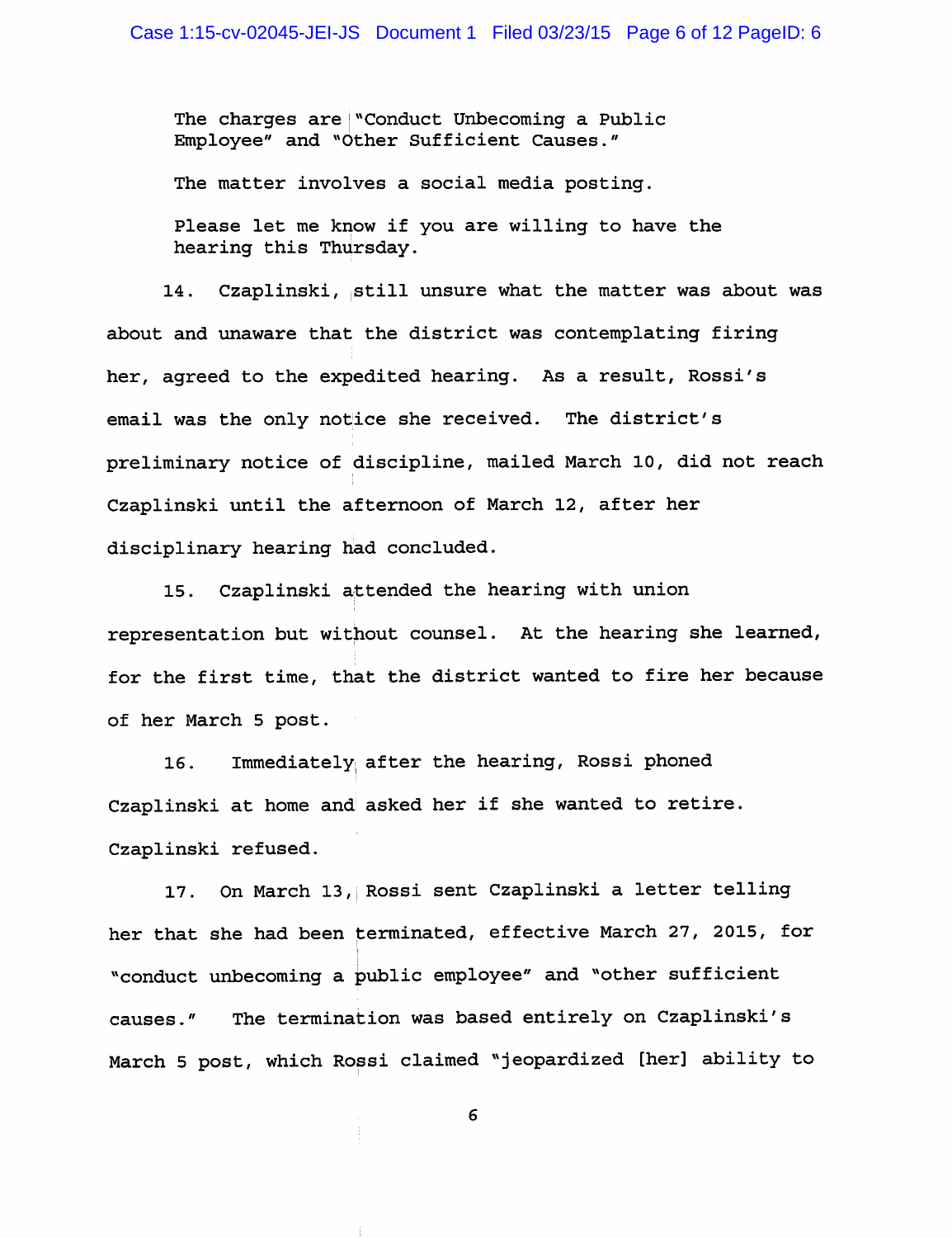### Case 1:15-cv-02045-JEI-JS Document 1 Filed 03/23/15 Page 7 of 12 PageID: 7

effectively conduct the business of public school safety and security because it reasonably calls into question the basis of [her] decision making." Czaplinski received this letter on March 16.

18. At the time it terminated Czaplinski, the district had no basis to believe that Czaplinski's post in any way affected her job performance, her decision-making ability, her relationship with students or other staff, or the operations of the Vineland schools.

19. The district undertook its actions, as described above, under color of state law.

20. The district; undertook its actions pursuant to <sup>a</sup> district policy or practice, and particularly pursuant to its formal written policy governing inappropriate staff conduct.

21. The district's actions in terminating Czaplinski have caused her immediate and irreparable harm by penalizing her for the exercise of her constitutionally protected rights of free speech. This harm cannot be remedied at law.

## CODNT ONE (First Amendment Violations)

22. Czaplinski incorporates paragraphs 1-21 as if fully set forth.

23. Czaplinski has the right, protected under the First Amendment to the federal constitution, to speak as <sup>a</sup> citizen on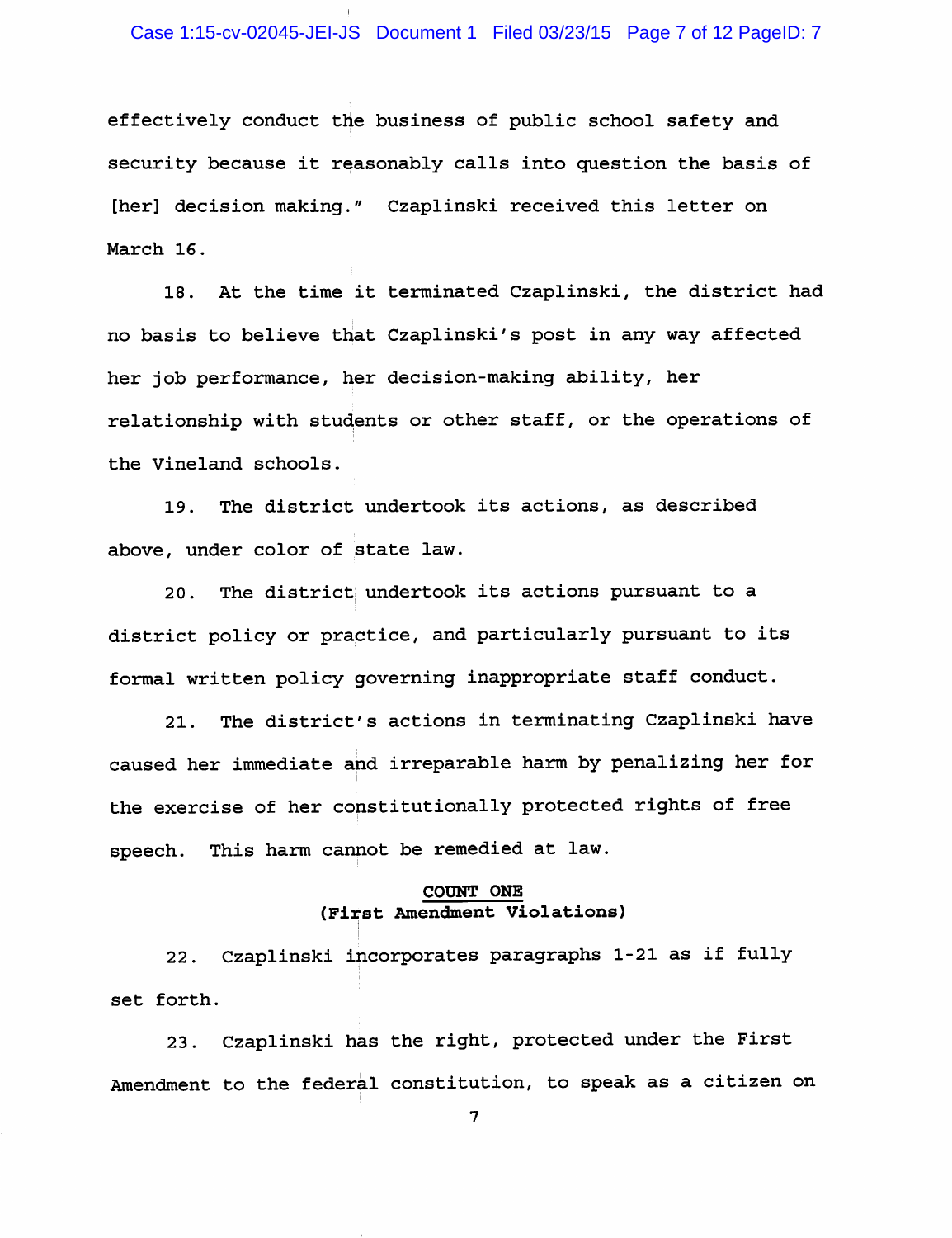### Case 1:15-cv-02045-JEI-JS Document 1 Filed 03/23/15 Page 8 of 12 PageID: 8

matters of public interest, including matters relating to the conduct of police and its racial ramifications. When she posted on Facebook on March 5, 2015, Czaplinski was exercising that right.

24. Czaplinski has the further right under the First Amendment not to be punished or retaliated against by her employer for speaking out as a citizen on matters of public interest and concern, or for engaging in protected expressive activity.

25. The school district's actions, described above, violated these rights. The district fired Czaplinski because she engaged in speech protected by the First Amendment, as punishment for that speech, and did so without any legitimate justification.

26. As <sup>a</sup> proximate result of that violation of her First Amendment rights, Czaplinski has been injured. Portions of that injury are both immediate and irreparable. She has lost her job. She has been punished for protected speech, and her exercise of that right; has been improperly chilled. She has suffered emotional and mental distress.

WHEREFORE, Czaplinski demands judgment in her favor and against the district as follows;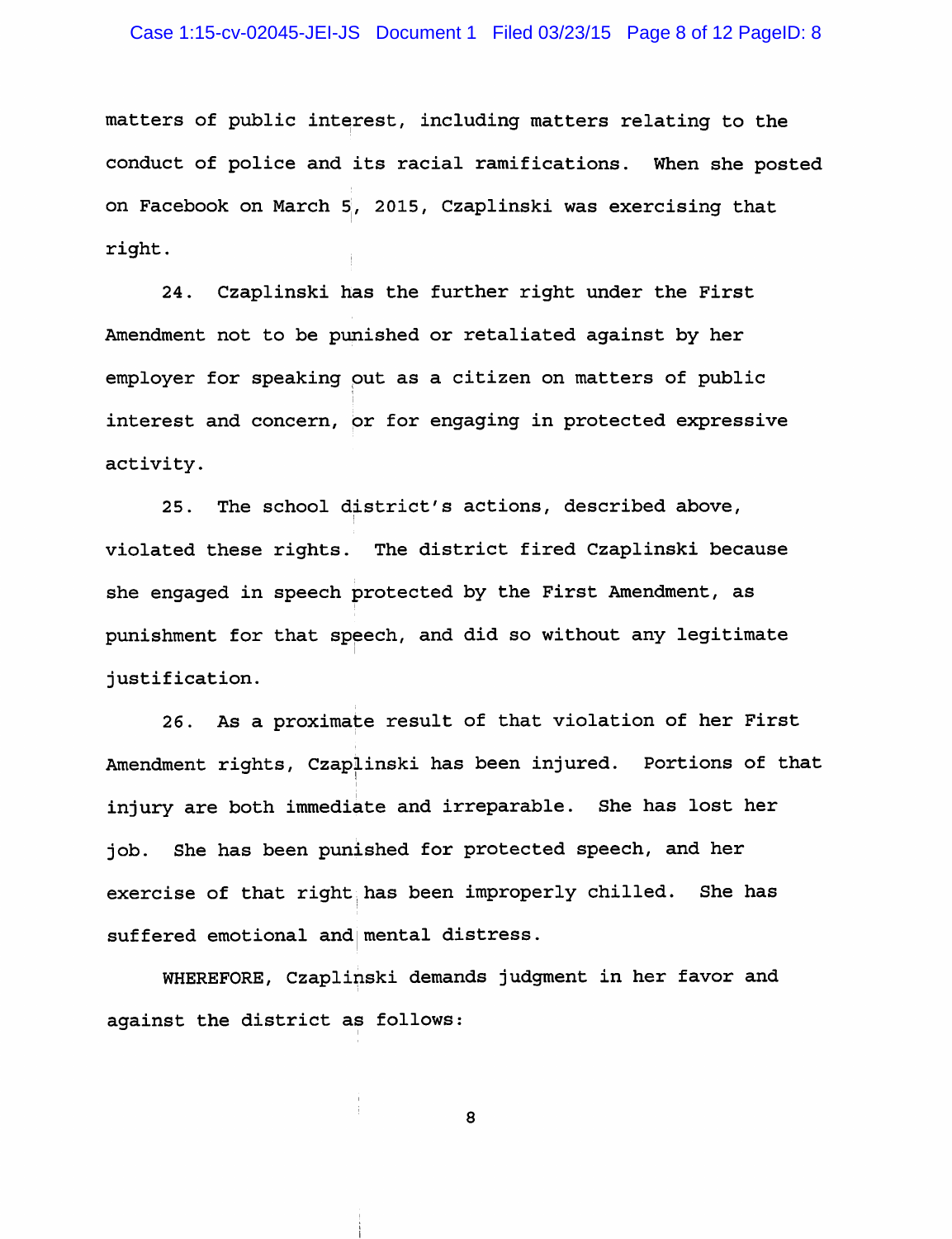A. For temporary, preliminary and permanent injunctive relief directing the district to restore her to her position as a security guard in the Vineland School District; expunge any reference to Czaplinski's actions or termination from her disciplinary or other files; and cease any harassment of, or retaliation against, Czaplinski for the exercise of her constitutional rights of free speech.

B. For <sup>a</sup> declaration that her rights under the First Amendment have been violated.

C. For compensatory damages, including back pay and benefits.

D. For costs and attorney's fees pursuant to 42 USC §1988.

E. For all other appropriate relief.

## COUNT TWO (State Constitutional Claims)

27. Czaplinski incorporates paragraphs 1-26 as if fully set forth.

28. Czaplinski brings this court pursuant to N.J.S.A. 10:6-2, the New Jersey Civil Rights Act, and directly under the New Jersey Constitution.

29. The district's actions, described above, violated Czaplinski's rights of free speech and expression under Article I, Paragraphs 6 and 18 of the New Jersey Constitution.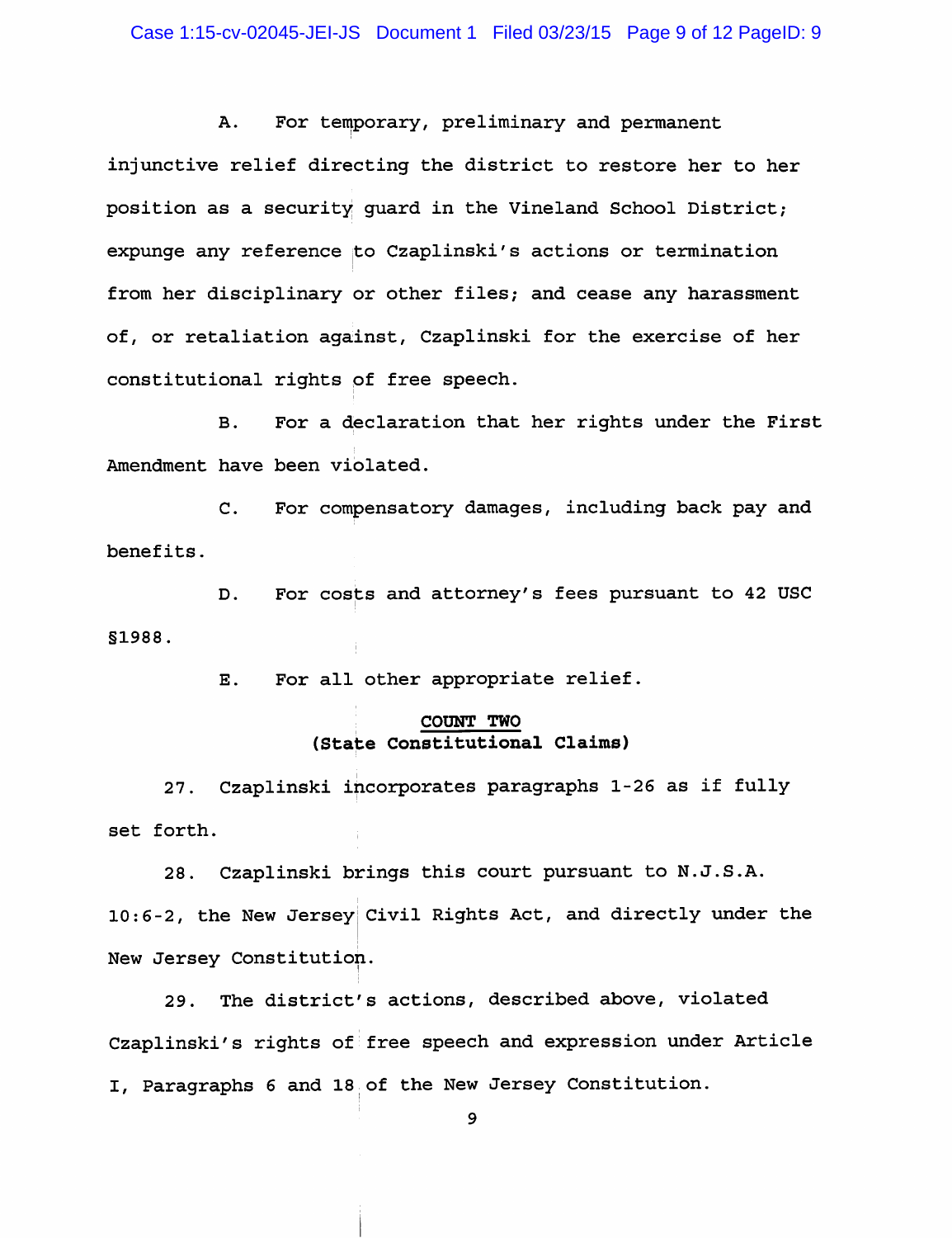30, As <sup>a</sup> proximate result of the district's actions, Czaplinski has been injured as set forth above.

WHEREFORE, Czaplinski demands judgment in her favor and against the district as follows:

A. For temporary, preliminary and permanent i injunctive relief directing the district to restore her to her position as a security quard in the Vineland School District; expunge any reference to Czaplinski's actions or termination from her disciplinary or other files; and cease any harassment of, or retaliation against, Czaplinski for the exercise of her constitutional rights of free speech.

B. For <sup>a</sup> declaration that her rights under the First Amendment have been violated.

C. For compensatory damages, including back pay and benefits.

D. For costs and attorney's fees pursuant to NJSA  $10:6-2(f)$ .

E. For all other appropriate relief.

BARRY, CORRADO & GRASSI, P.C. DATED:  $3/22/r$ CORRADO, ESQUIRE

# DEMAND FOR JURY TRIAL

Jury trial is herewith demanded on all issues raised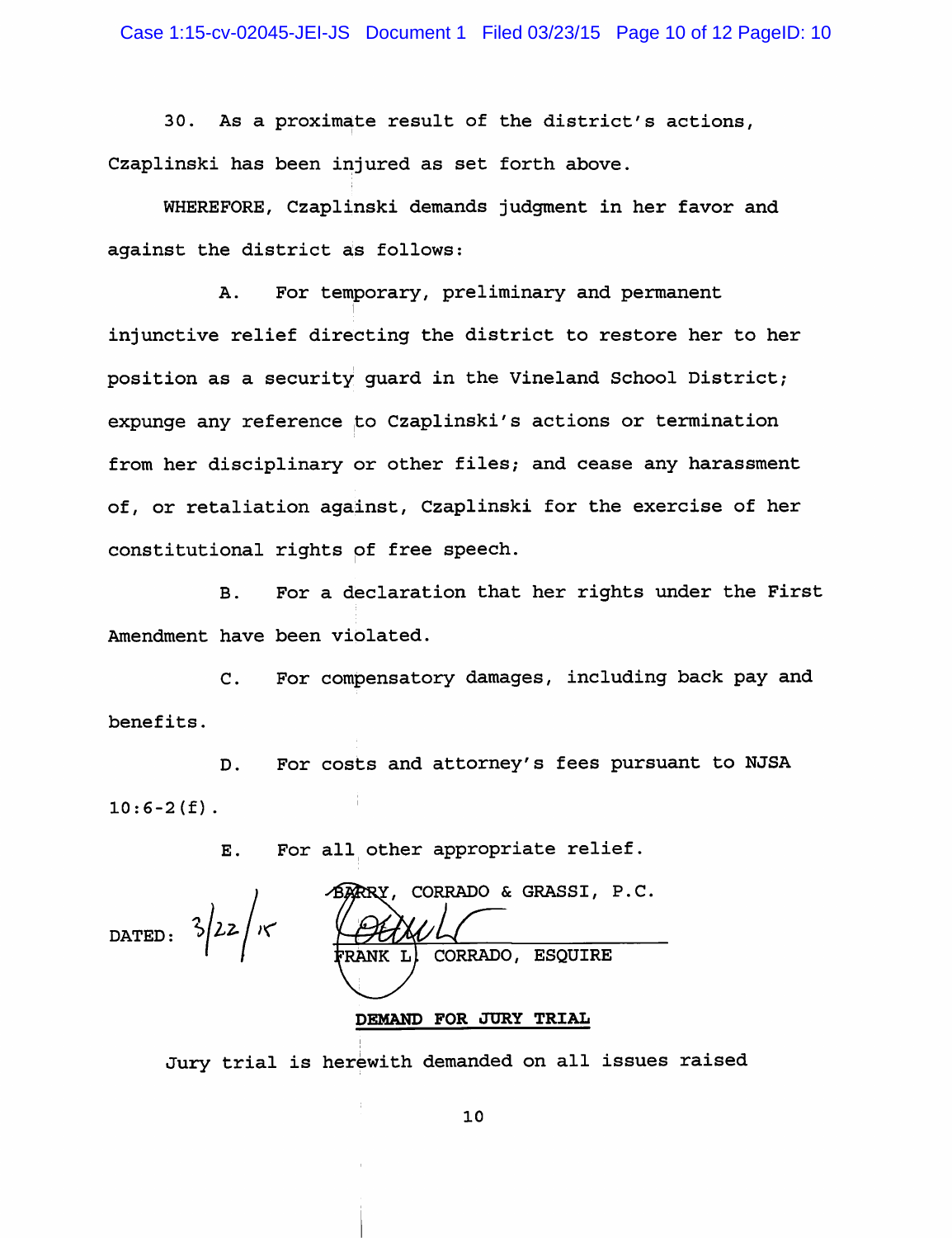herein.

CORRADO & GRASSI, P.C. DATED:  $2|22|16$ **ZANK** . CORRADO, ESQUIRE L CERTIFICATION

It is hereby certified that there are no other known actions or arbitrations relating to this action and there are no known parties who should be joined with respect to the matter in controversy.

Dated:  $\sqrt[3]{2\nu/\kappa}$ BARRY, CORRADO & GRASSI, PC CORRADO, ESOUIRE

CONFIDENTIAL PERSONAL IDENTIFYERS

<sup>I</sup> certify that confidential personal identifiers have been redacted from documents now submitted to the court, and will be redacted from all documents submitted in the future.

Dated:  $2/u/\sqrt{10}$ 

| BARRY, CORRADO & GRASSI, P.C. |                  |  |
|-------------------------------|------------------|--|
|                               |                  |  |
|                               |                  |  |
|                               |                  |  |
| <b>FRANK</b>                  | CORRADO, ESQUIRE |  |
|                               |                  |  |
|                               |                  |  |